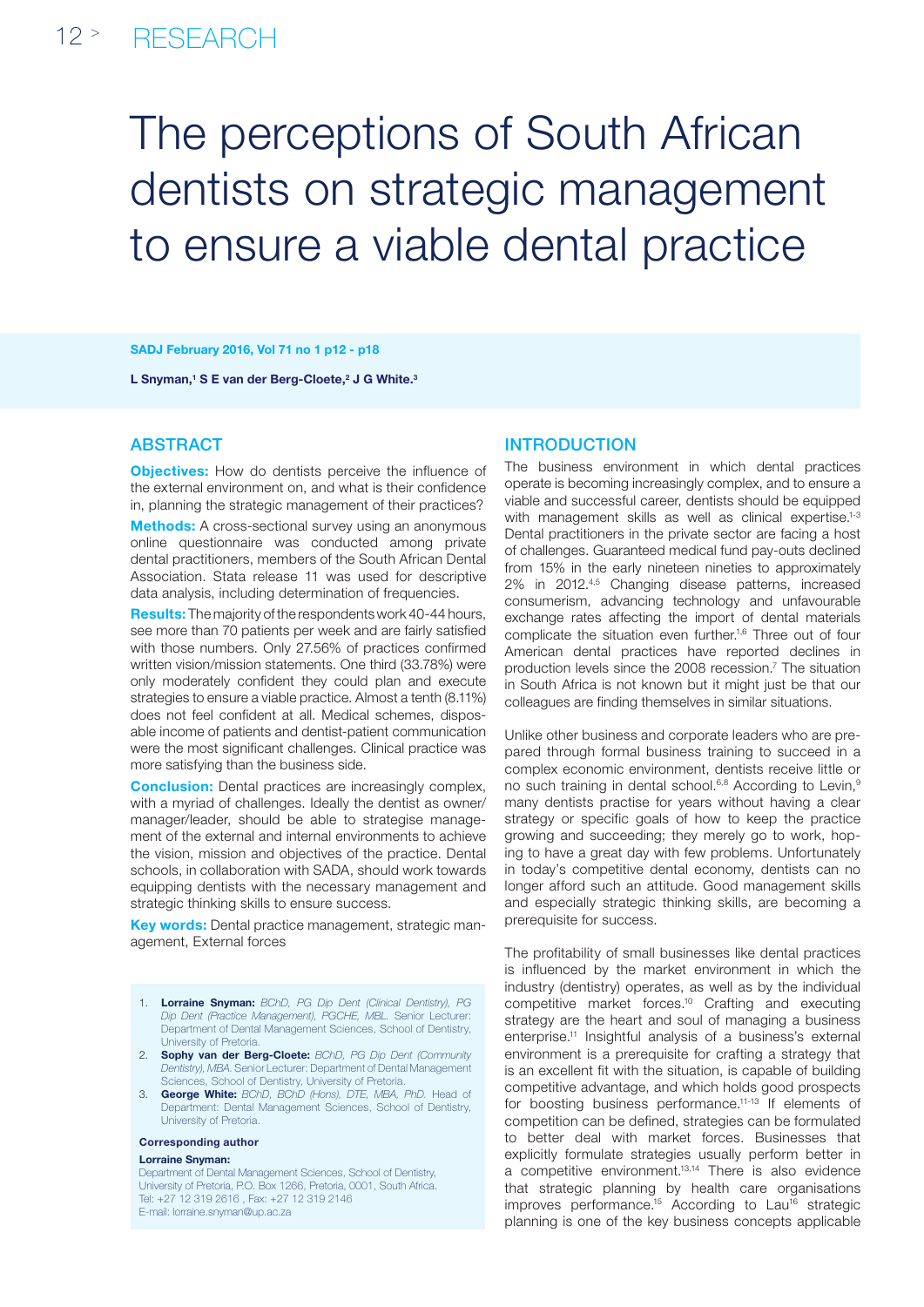# www.sada.co.za / SADJ Vol 71 No. 1  $\mathsf{RESEARCH}$   $\uparrow$  13

to the successful dental practice, and "just as a dentist diagnoses and treatment plan patients, so too should his business "diagnose and treatment plan " its future". One often hears colleagues in private practice complain about how difficult it has become to survive and to maintain a viable practice, given all the challenges that they have to face. The question that surely comes to mind is how skilled and confident are dentists to plan and execute strategy to ensure the viability of their practices? Do they even engage in strategic planning or are they merely working year after year just hoping for the best?

# AIM

The study set out to investigate the perceptions held by dentists regarding the influence of the external environment on the strategic management of a dental practice as well as their confidence in being able to plan and execute strategy to ensure the viability of those practices. The objectives were to determine:

- how busy are dentists in South Africa,
- how strategically orientated they are,
- what external forces/challenges dentists perceive to have the most significant effect on practices in South Africa, and
- what strategies dentists employ to counteract these external forces/challenges.

# **METHODS**

Permission to conduct the research study was obtained from the Research and Ethics Committee of the Faculty of Health Sciences, University of Pretoria (160/2014). Data for this study was collected via a self-developed questionnaire that was hosted online at SurveyMonkey (www.surveymonkey.com). A cover letter that explained the purpose of the study and which invited dentists in private practice to participate was sent by the South African Dental Association (SADA) to all members on SADA's electronic database. The cover letter contained the link to the online questionnaire. Those who agreed to participate were routed via a link in the letter to the questionnaire. Due to the initial low response rate two additional reminders were sent and the due date for participation was extended by four weeks.

The questionnaire comprised 29 questions, of which only three were qualitative in nature where dentists had to express their opinions. The questions were clustered in different sections to elicit demographic information, details of the practice, the busyness of the practice, strategic orientation of the dentist, and strategic issues in the practice. Most questions required respondents to select an answer from multiple categories.

The software package Stata Release 11 was used for data analysis which was mainly descriptive in nature and included a determination of frequencies. The Chi-square / Fisher Exact test was used to test for associations between selected demographic, practice characteristic and strategic approach variables. Significance was set at the 0.05 level.

# **RESULTS**

The survey was sent to 3367 SADA members via e-mail. A total of 252 responses were received by the final, extended cut-off date, constituting a 7.48 % response rate. It was decided to eliminate 18 respondents who completed only the demographic details, but failed to answer any additional questions. Analysis was therefore conducted on 234 (6.95%) valid responses. These 234 responses included general dentists (n=221) and specialists (n=13). Although the apparent response rate is very low, one should take into consideration that the SADA database contains the e-mail addresses of members that are working in the public sector, members outside the borders of South Africa, Oral Hygienists as well as Dental Therapists It is therefore not really possible to determine or comment on the response rate when it was only dentists in private practice who were invited to participate.

#### Demographics (Table 1)

The majority of the respondents were male (67.09%), and ranged in age between 31 and 60 years of age. Most of the

| Table 1: Demographic distribution of respondents     |           |                |
|------------------------------------------------------|-----------|----------------|
|                                                      | n         | $\%$           |
| <b>Sex</b>                                           |           |                |
| Female                                               | 77        | 32.91          |
| Male                                                 | 157       | 67.09          |
| Age                                                  |           |                |
| <30<br>$31 - 40$                                     | 35<br>59  | 14.96<br>25.21 |
| $41 - 50$                                            | 50        | 21.37          |
| $51 - 60$                                            | 59        | 25.21          |
| >60                                                  | 31        | 13.25          |
| <b>Year qualified</b>                                |           |                |
| 1960-1970<br>1971-1980                               | 3<br>39   | 1.28<br>16.67  |
| 1981-1990                                            | 58        | 24.79          |
| 1991-2000                                            | 45        | 19.23          |
| 2001-2010<br>>2010                                   | 75<br>14  | 32.05<br>5.98  |
| Years in Practice *                                  |           |                |
| $0 - 5$                                              | 39        | 16.74          |
| $6 - 10$                                             | 37        | 15.88          |
| $11 - 15$                                            | 29        | 12.45          |
| 16-20<br>> 20                                        | 22<br>106 | 9.44<br>45.49  |
| Qualification                                        |           |                |
| General dental practitioner                          | 221       | 94.44          |
| Dental specialist                                    | 13        | 5.56           |
| <b>Province</b>                                      |           |                |
| <b>Eastern Cape</b>                                  | 21        | 8.97           |
| <b>Free State</b><br>Gauteng                         | 10<br>91  | 4.27<br>38.89  |
| North-West                                           | 5         | 2.14           |
| Kwazulu-Natal                                        | 38        | 16.24          |
| Limpopo<br>Northern Cape                             | 8<br>5    | 3.42<br>2.14   |
| Mpumalanga                                           | 15        | 6.41           |
| <b>Western Cape</b>                                  | 41        | 17.52          |
| <b>Alma Mater</b>                                    |           |                |
| University of Limpopo (Medunsa)                      | 11<br>104 | 4.70           |
| University of Pretoria<br>University of Stellenbosch | 29        | 44.44<br>12.39 |
| University of Western Cape                           | 36        | 15.38          |
| University of Witwatersrand<br>Other                 | 41<br>13  | 17.52<br>5.56  |
| Type of practice *                                   |           |                |
| Solo practice                                        | 139       | 59.66          |
| Partnership                                          | 47        | 20.17          |
| Other                                                | 47        | 20.17          |
| *N=233 (1 missing response)                          |           |                |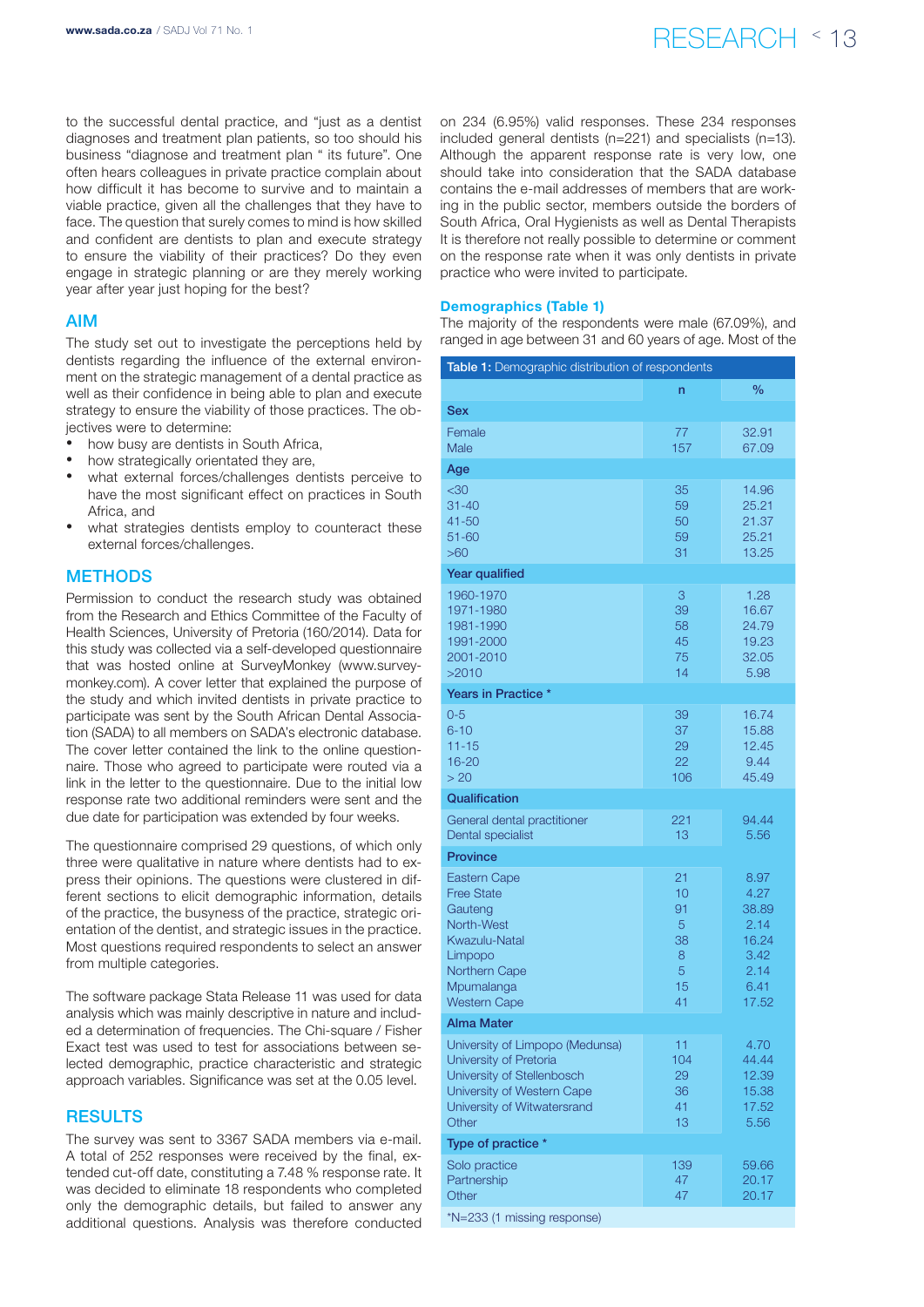respondents completed their studies at the University of Pretoria (44.44%), followed by the University of Witwatersrand (17.52%) and the University of Western Cape (15.38%). A total of 94.44% of respondents were general dental practitioners, while only 5.56% were dental specialists. Among the 13 dental specialists who responded, six were Orthodontists, three were Maxillo- Facial and Oral surgeons, two were Periodontists and two Prosthodontists. The majority of

respondents had their primary practice located in Gauteng (38.89%), followed by the Western Cape (17.52%) and Kwazulu-Natal (16.24%). The business model of the majority of respondents was a solo dental practice (59.66%), while 20.17% indicated that they operate in partnerships and 20.17% operated in other business models which mainly included being in association with other dentists or working for Medicross or Intercare.

were satisfied with the number of patients, while 16.38% indicated that they are too busy to accommodate all the patients requesting treatment. By contrast, just over a third of respondents (34.48%) replied that they are not busy enough and need more patients (Figure 3).

Respondents were divided in their opinion on the profitability of their practices (Figure 4) with 39.22% indicating that their



Figure 4: Change in net profit over last three years

### Busyness of the practice

Almost a third of the respondents (32.76%) work on average between 40 to 44 hours per week, while 20.26% work between 45 and 49 hours per week, 13.36 % work 50 to 54 hours per week and a total of 6.9% of respondents indicated that they work more than 55 hours per week (Figure 1).



Figure 1: Average number of working hours per week

Results indicate that the majority of respondents (21.55%) see on average more than 70 patients per week, and that 19.4% of respondents see 41 to 50 patients per week (Figure 2). Only a small percentage of respondents, namely 6.47%, see less than 20 patients per week.



Figure 2: Average number of patients per week

When asked about the busyness of the practice, almost half of the respondents (49.14%) indicated that they



Figure 3: Busyness of practice

net profit increased over the past three years, and almost an equal percentage of respondents (35.78%) indicating that their net profit decreased over the last three years. A quarter of respondents (25.00%) indicated that their net profit remained the same over the last three years.

#### Strategic orientation

Just more than a quarter of respondents (27.56%) had a written vision/mission statement for their practice. When asked how confident they feel to plan and execute strategy/strategies to ensure a viable practice, the majority of respondents (33.78%) were only moderately so, while almost a tenth of respondents (8.11%) did not feel confident at all. However, 6.67% of respondents did indicate that they were extremely confident in strategizing for a viable practice (Figure 5).



Figure 5: Confidence of respondents to plan and execute strategy

No statistically significant associations were demonstrated between demographic variables and the existence of a vision/mission statement, or between demographic variables and the confidence of respondents to plan and execute strategy (p>0.05). Furthermore, no statistically significant association was demonstrated between the existence of a vision/mission statement and the busyness of the practice (p=0.281).

Respondents who indicated that they had a written vision/ mission statement were asked to answer additional questions

> regarding their practices' strategic orientation (Table 2). Most of the respondents "agree" or "strongly agree" that their staff understand the vision/mission of the practice, and that the goals of the practice reflect the mission. The goals of the practice are set both as short-term (1 year) and longer term (3-5 years) objectives, describe quantifiable and measurable targets and the

practice systematically measures actual performance versus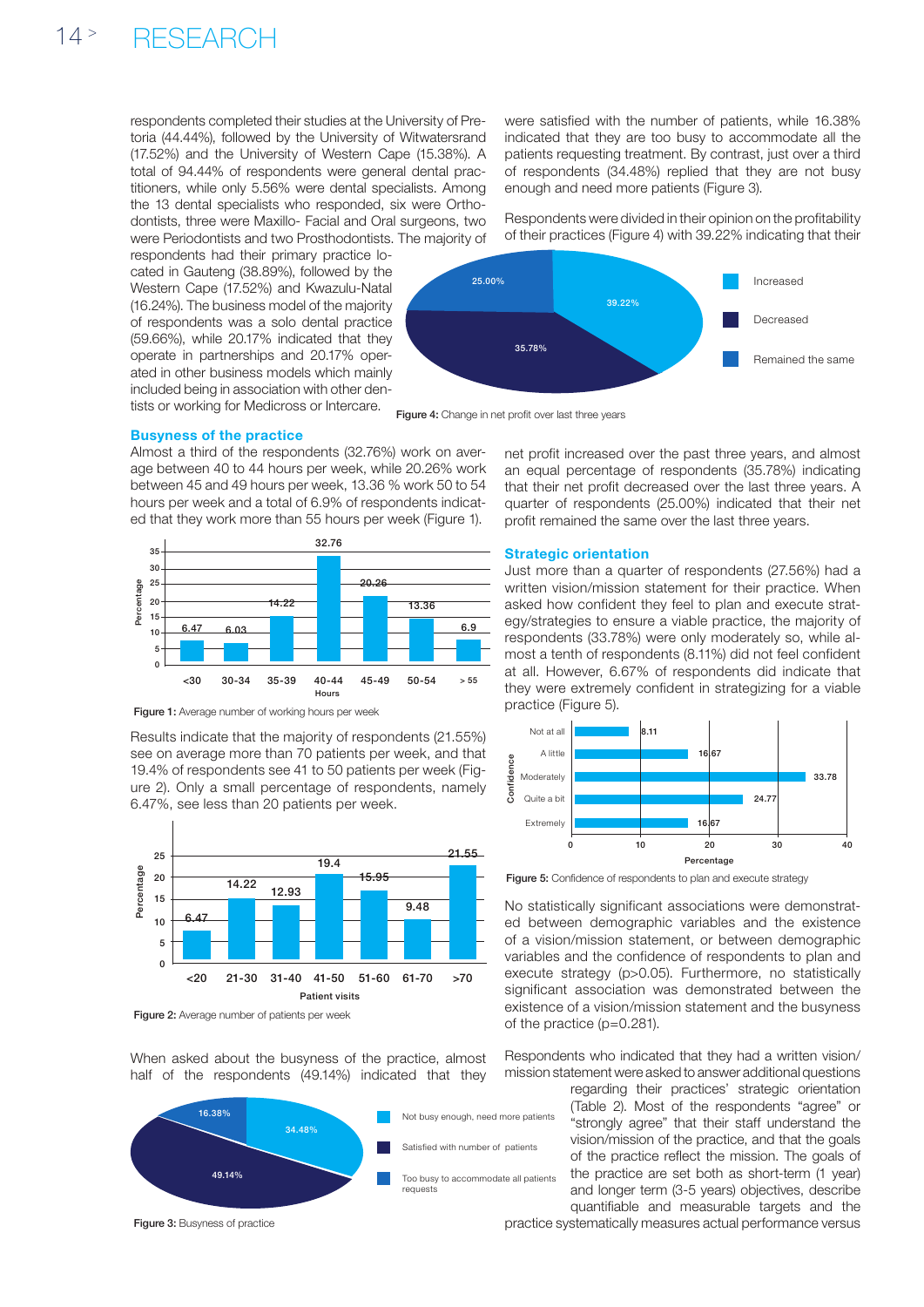# www.sada.co.za / SADJ Vol 71 No. 1  $\mathsf{RESEARCH}$   $\leq$  15

| Table 2: Strategic orientation of respondents with a vision/mission statement *        |                          |               |                 |               |                |               |              |               |                       |               |
|----------------------------------------------------------------------------------------|--------------------------|---------------|-----------------|---------------|----------------|---------------|--------------|---------------|-----------------------|---------------|
|                                                                                        | <b>Strongly disagree</b> |               | <b>Disagree</b> |               | <b>Neutral</b> |               | Agree        |               | <b>Strongly agree</b> |               |
|                                                                                        | n                        | $\frac{0}{0}$ | $\mathsf{n}$    | $\frac{0}{0}$ | n              | $\frac{0}{0}$ | $\mathsf{n}$ | $\frac{0}{0}$ | $\mathsf{n}$          | $\frac{0}{0}$ |
| All staff understand the mission/vision                                                | $\overline{2}$           | 3.33          | 6               | 10.00         | 3              | 5.00          | 24           | 40.00         | 25                    | 41.67         |
| Goals of practice set both as short-term<br>(1 year) and longer-term (3-5 years) goals | $\overline{2}$           | 3.33          | 8               | 13.33         | 5              | 8.33          | 25           | 41.67         | 20                    | 33.33         |
| The goals reflect the mission                                                          | $\overline{2}$           | 3.33          | 1               | 1.67          | 3              | 5.00          | 31           | 51.67         | 23                    | 38.33         |
| Goals describe quantifiable and<br>measurable targets                                  |                          | 1.67          | 11              | 18.33         | 11             | 18.33         | 25           | 41.67         | 12                    | 20.00         |
| Goals list quality, time frame and cost<br>targets.                                    | 4                        | 6.67          | 13              | 21.67         | $\overline{7}$ | 11.67         | 28           | 46.67         | 8                     | 13.33         |
| Practice systematically measures actual<br>performance vs goals                        | 3                        | 5.00          | 11              | 18.33         | 10             | 16.67         | 24           | 40.00         | 12                    | 20.00         |
| Having a clear strategy is critical for the<br>success of my practice.                 | 3                        | 5.00          | 1               | 1.67          | 6              | 10.00         | 21           | 35.00         | 29                    | 48.33         |
| $N = 60$ (2 missing responses)                                                         |                          |               |                 |               |                |               |              |               |                       |               |

goals. The majority of respondents "agree" or "strongly agree" that having a clear strategy is critical for the success of the practice.

#### Identifying strategic issues

Respondents were asked to rate on a scale of 1 to 5 (where 1 is "least impact" and 5 is "most impact") the most relevant challenges that they face in practice. They were somewhat divided in opinion on the challenge posed by the proposed National Health Insurance (NHI), with 26.09% rating it as 1 ("least impact") and almost an equal percentage (23.37%) according a rating of 5 ("most impact") (Table 3). Disposable income of patients is seen as a major challenge with 48.91% of respondents rating this as a 5 and 28.80% rating it a 4. The pay outs of Medical schemes are probably the most serious challenge faced by respondents, receiving a rating of 5 by 50.54% and a 4 by 21.20% of respondents. Dentist-patient communication also featured as important with 22.83% of respondents recording a rating of 5 and 22.28%, a rating of 4. "Other dentists" (competitors) do not seem to be a challenge with 32.07% of respondents considering this deserving of either a 1 or a 2.

Respondents were asked to identify and to rate in importance (where 1 is "least impact" and 3 is "greatest impact"), the three most relevant challenges influencing the attraction and retention of patients in their practices. The disposable income of patients is seen as the challenge having the greatest impact (72 votes), followed by medical schemes' pay-outs (54 votes) and dentist-patient communication (43 votes) (Table 4).

When asked what strategies they have in place to counter the three challenges identified as most significantly affecting the attraction and retention of their patients, a number of respondents confessed that they have none  $(n=27)$  or simply did not answer the question  $(n=6)$ . Other respondents indicated that in dealing with problems of limited disposable income, they try to educate patients on the value (medical/social) of a healthy/attractive mouth, charge rates according to patient demographics, try to work within a patient's budget, do the best treatment that patients can afford, do less costly work, have payment plans available and allow down payments, give written quotations and discuss alternative treatment options with patients, help with interest-free finance and assist patients to procure loans from First Health Finance.

The pay outs of medical schemes were also an important challenge faced by respondents who reported a variety of strategies. Some indicated that they charge fees that medical schemes will pay, that authorization is secured from schemes before treatment, that the medical scheme benefits are ascertained prior to treatment. Further, practitioners reported that they try to know the rules of the different medical schemes, and that there is a regular follow up with medical schemes regarding payments. Other respondents clearly stated that they have cash only

| Table 3: Challenges faced by respondents in practice * |                |       |                |               |    |               |                |               |                    |               |
|--------------------------------------------------------|----------------|-------|----------------|---------------|----|---------------|----------------|---------------|--------------------|---------------|
| Challenge                                              |                |       | $\overline{2}$ |               | 3  |               | $\overline{4}$ |               | 5                  |               |
|                                                        | Least impact   |       |                |               |    |               |                |               | <b>Most impact</b> |               |
|                                                        | n              | $\%$  | $\mathsf{n}$   | $\frac{0}{0}$ | n  | $\frac{0}{0}$ | $\mathsf{n}$   | $\frac{0}{0}$ | N                  | $\frac{0}{0}$ |
| <b>Proposed NHI</b>                                    | 48             | 26.09 | 28             | 15.22         | 41 | 22.28         | 24             | 13.04         | 43                 | 23.37         |
| Disposable income of patients                          | $\overline{7}$ | 3.80  | 5              | 2.72          | 29 | 15.76         | 53             | 28.80         | 90                 | 48.91         |
| Medical schemes' pay-outs                              | 13             | 7.07  | 12             | 6.52          | 27 | 14.67         | 39             | 21.20         | 93                 | 50.54         |
| Demanding patients                                     | 11             | 5.98  | 42             | 22.83         | 56 | 30.43         | 38             | 20.65         | 37                 | 20.11         |
| Uneducated patients                                    | 9              | 4.89  | 47             | 25.54         | 53 | 28.8          | 44             | 23.91         | 31                 | 16.85         |
| <b>Other Dentists (competitors)</b>                    | 59             | 32.07 | 59             | 32.07         | 39 | 21.20         | 18             | 9.78          | $\overline{9}$     | 4.89          |
| Legal and policies(e.g. NCA, CPA)                      | 18             | 9.78  | 36             | 19.57         | 47 | 25.54         | 44             | 23.91         | 39                 | 21.20         |
| Personnel Management                                   | 18             | 9.78  | 25             | 13.59         | 55 | 29.89         | 54             | 29.35         | 32                 | 17.39         |
| Dentist-patient communication                          | 19             | 10.33 | 39             | 21.20         | 43 | 23.37         | 41             | 22.28         | 42                 | 22.83         |
| *N=184 (50 missing responses                           |                |       |                |               |    |               |                |               |                    |               |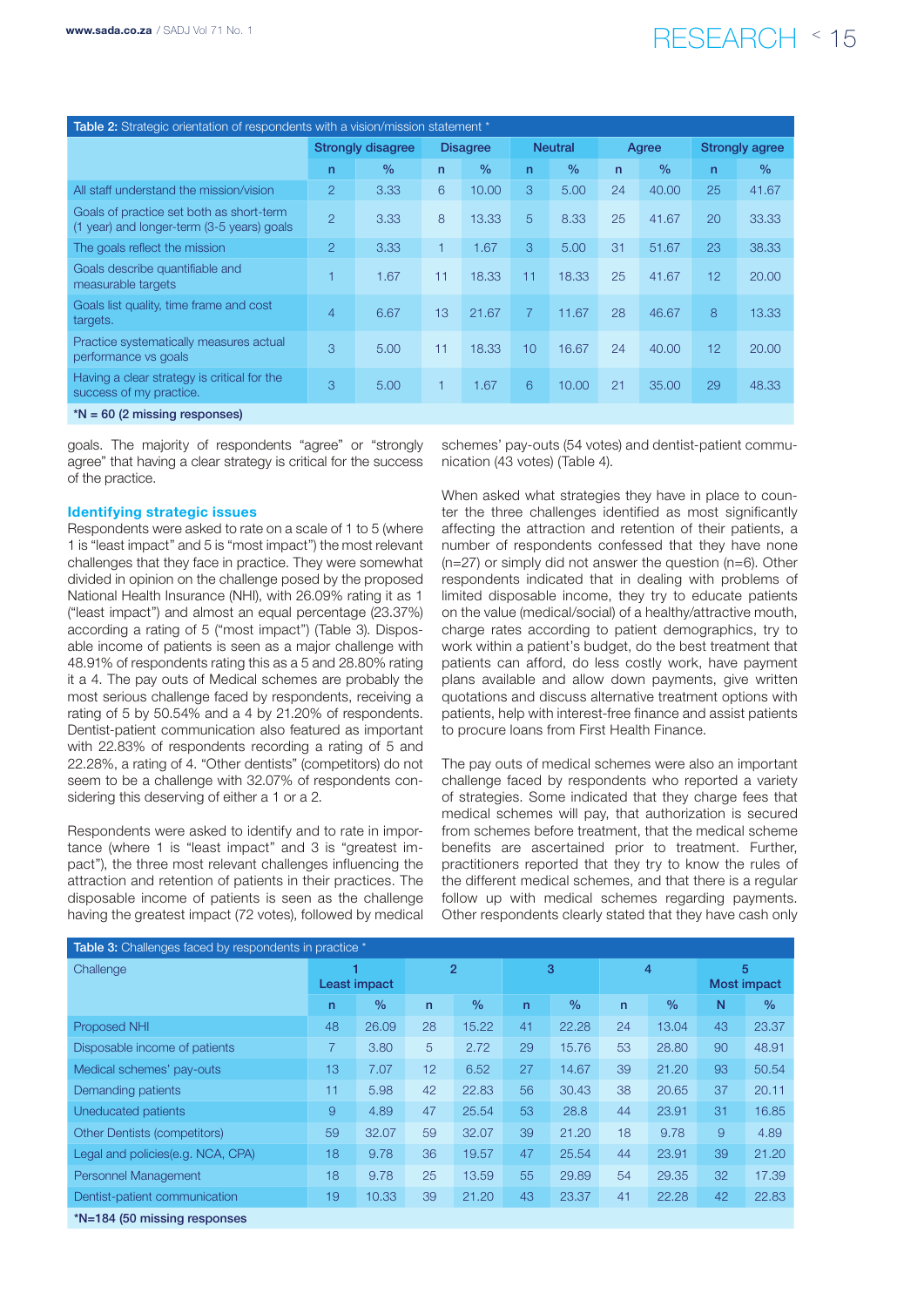Table 4: Ranking of the challenges identified as having consequences on influencing the attraction and retention of patients.

| Challenge                           | Least<br>impact | 2  | з<br>Greatest<br>impact |
|-------------------------------------|-----------------|----|-------------------------|
| <b>Proposed NHI</b>                 | 20              | 5  | 12                      |
| Disposable income of patients       | 29              | 44 | 72                      |
| Medical schemes' pay-outs           | 26              | 47 | 54                      |
| Demanding patients                  | 10              | 3  | 9                       |
| Uneducated patients                 | 19              | 13 | 7                       |
| <b>Other Dentists (competitors)</b> | 14              | 10 | $\overline{7}$          |
| Legal and policies (e.g. NCA, CPA)  | 8               | 11 | 9                       |
| <b>Personnel Management</b>         | 13              | 15 | 11                      |
| Dentist-patient communication       | 23              | 18 | 43                      |

practices to avoid working with medical schemes, and simply require patients to pay first and then to claim from the medical schemes. Some participating dentists educate patients as to where funders stand regarding expensive choice treatment and then explain why and how their fees were higher than those that medical schemes were prepared to reimburse, while others indicated that they stay involved with SADA and engage in SADA activities as a group to stand up against the challenge of disparity between fees and allowances.

Strategies employed by respondents to counteract the challenge of dentist-patient communication included engaging more with patients on their expectations, spending more time with patients discussing treatment plans and securing the trust of patients in proposed treatments, making use of intra-oral cameras, study models and visual communication to enhance understanding from patients, using the initial visit to build good dentist-patient rapport, training personnel to be able to answer patients' questions, having detailed communication policies in place for patient marketing and education, and to regularly attend management and communication courses. One respondent observed that he/she employs Xhosa-speaking personnel to translate for patients and to help in their dental education.

The majority of respondents (35.87%) rated their satisfaction with the business aspect of their practices as only 3 on a scale from 1 to 5 where 1 is "not satisfied at all" and 5 is "completely satisfied" (Table 5). Only 7.07% rated this evaluation a 5. In contrast, 52.17% of respondents rated their satisfaction with the clinical aspect of the practice a 4 and 32.61% gave this a 5. Respondents are clearly more satisfied with the clinical, than with the business aspect, of the practice.

# **DISCUSSION**

Strategic planning is a key business concept applicable to the successful dental practice<sup>16</sup> and the current study is the first in South Africa that attempts to investigate the perceptions of dentists on strategic management to ensure a viable dental practice amidst the challenging external environment. Due to the low response rate, the results of this study should not be generalised to the private dentist population of South Africa. An additional limitation of the study was the online nature of the questionnaire which led to exclusion of dentists who do not have internet access. Bias could also have been introduced by using a convenience sample of dentists who are members of SADA, thereby excluding non-members who possibly may have a different perspective, not reflected by the results of this study. One should also be cautious in drawing definite conclusions, since some of the questions had a very high number of non-responses (as many as 50). Nevertheless, the study does present an indication of the challenges currently faced by private practitioners in South Africa.

The majority of the respondents work 40-44 hours per week, see more than 70 patients per week and are fairly satisfied with the number of patients they see. Only 34.48% of respondents indicated that they are not busy enough and need more patients, in contrast with research done in 1999 among private dental practitioners in South Africa which indicated that 55.8% of respondents were not sufficiently busy and required more patients.17 Although the current study does not differentiate between general dentists and dental specialists, results are in line with findings from the American Dental Association Health Policy Resources Centre's Survey of Dental Practices which found 37% of general dentists and 36% of dental specialist describing themselves as "not busy enough" in 2012.18 It has been recommended over the years that dentists should do more "comprehensive dentistry", deliver an exceptional service, and also improve their communication and marketing skills in order to increase patient flow and net profit.1,7,19,20 The mere fact that the respondents of this study are fairly satisfied with the number of patients and that the majority indicated that their net profit increased, can perhaps be an indication that more dentists are focusing on these types of recommendations. Their responses regarding strategies employed to counteract challenges that influence attraction and retention of patients strengthen this assumption even further.

| <b>Table 5:</b> Satisfaction with business and clinical aspect of practice *                                                                               |                         |               |                |               |              |               |              |               |                              |               |
|------------------------------------------------------------------------------------------------------------------------------------------------------------|-------------------------|---------------|----------------|---------------|--------------|---------------|--------------|---------------|------------------------------|---------------|
| <b>Satisfaction</b>                                                                                                                                        | Not satisfied<br>at all |               | $\overline{2}$ |               | 3            |               | 4            |               | 5<br>Completely<br>satisfied |               |
|                                                                                                                                                            | $\mathsf{n}$            | $\frac{0}{0}$ | $\mathsf{n}$   | $\frac{0}{0}$ | $\mathsf{n}$ | $\frac{0}{0}$ | $\mathsf{n}$ | $\frac{0}{0}$ | N                            | $\frac{0}{0}$ |
| <b>Business aspect</b><br>(e.g. Planning and executing strategy,<br>managing personnel, managing finances,<br>administration related to Medical Aids etc.) | 10                      | 5.43          | 37             | 20.11         | 66           | 35.87         | 58           | 31.52         | 13                           | 7.07          |
| <b>Clinical aspect</b><br>(Clinical treatment of patients)                                                                                                 | $\Omega$                | 0.00          | 3              | 1.63          | 25           | 13.59         | 96           | 52.17         | 60                           | 32.61         |
| *N=184 (50 missing responses)                                                                                                                              |                         |               |                |               |              |               |              |               |                              |               |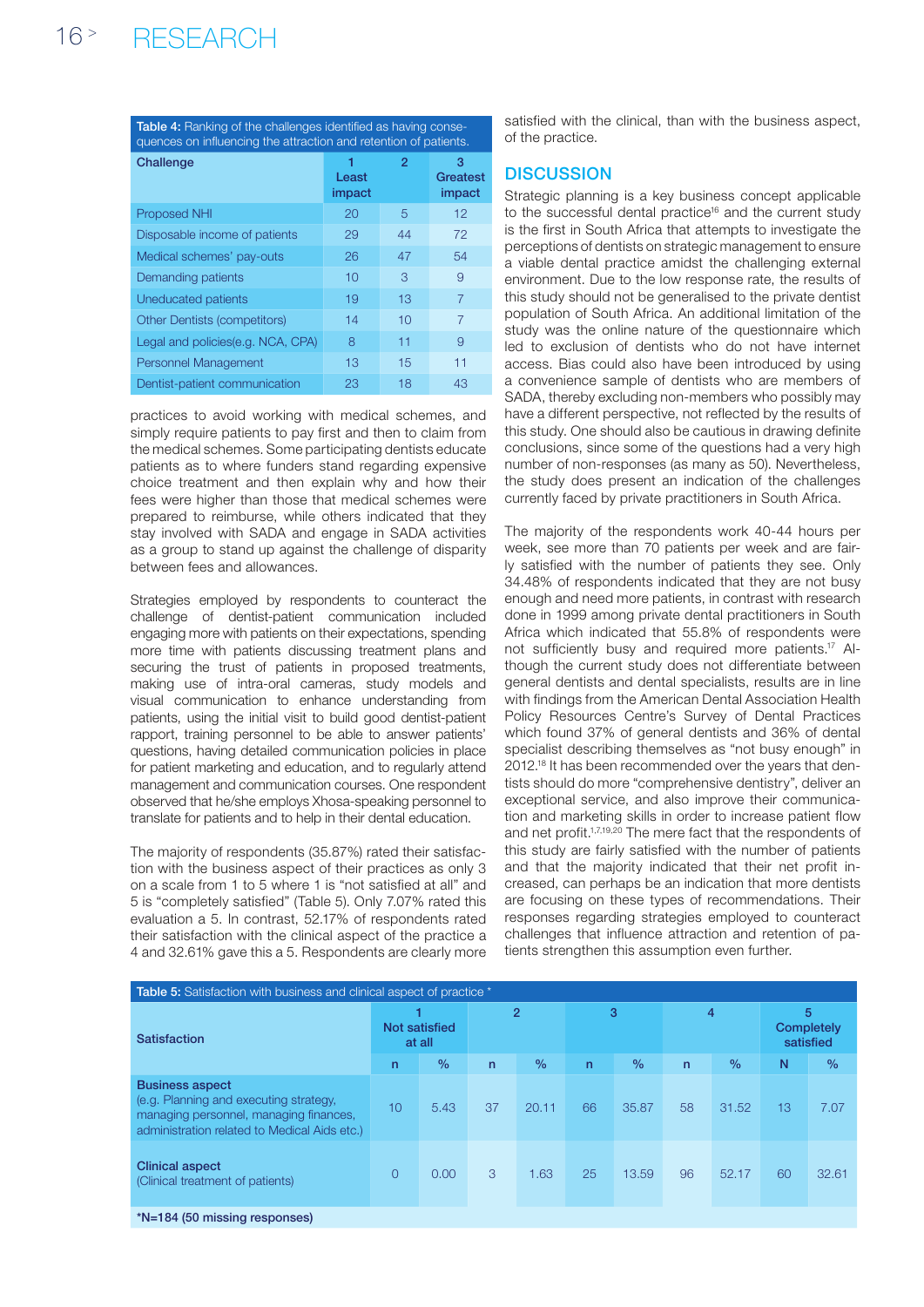The fact that 35.78% of respondents indicated that their net profit decreased in the last three years can however be of concern. Although the reasons for this should be properly investigated, it might be assumed that one could be increasing costs. It is a well-known fact that it is becoming more difficult to contain practice overheads due to rising supply costs (e.g. exchange rate of the Rand) and competitive labour markets.4,21 Rising expenses make it more difficult for solo practitioners to be competitive in the marketplace, and cause people to question whether this practice mode will remain viable in the future.<sup>22</sup> Research has indicated that the number of solo practices in the USA is declining steadily, and this trend is expected to continue as more cost-efficient larger practices predominate.<sup>23,24</sup>

Group practices and corporate practices are new delivery models that are on the increase in the USA.22,25,26 Economies of scale arise when activities can be performed more cheaply at larger volumes and from the ability to distribute certain fixed costs over a greater sales volume.27 Research has indeed shown that there might be some advantages of scale in larger dental practices.<sup>28</sup> The majority of respondents in this study (59.66%) still operate as solo practices, but the question remains as to whether this is still a viable practice model. SADA undertook research in 2014 in conjunction with KPMG to determine the most viable future business models (e.g. single practice, group practice, franchise practice and affiliated practice) for the South African market amidst the economic shifts and the prospective NHI. Outcome and recommendations of this research are still being awaited, but the cost advantages of larger group practices should certainly be considered by new dentists entering the South African market.

According to Montgomery,<sup>29</sup> strategy guides the development of the identity and purpose of the business over time. Businesses that explicitly formulate strategies usually perform better in a competitive environment.<sup>13,14</sup> There is also evidence that strategic planning by health care organisations improve performance.15 The importance of strategic leadership<sup>30,31</sup> and the value of vision and mission statements<sup>32-35</sup> have been well documented in the literature. Yet, only 27.56% of respondents in this study confirmed the presence of written vision/mission statements for their practices. Results indicated further that nearly 60% of respondents feel only moderately or less confident to plan and execute strategy/strategies to ensure a viable practice. This can also be another reason for the decrease in net profit as indicated by 35.78% of respondents. A lack of confidence to plan and execute strategy/strategies to ensure a viable practice can be attributed to the fact that dentists receive very little or no business training in dental schools. To address this shortcoming, dental schools will have to include business training as part of the curriculum and, in collaboration with SADA, could offer courses in strategic management to dentists. No statistically significant association was demonstrated in this study between the existence of a vision/mission statement and the busyness of the practice (p=0.281). However, it is still recommended that dentists, as the owners/managers/ leaders, should be able to accommodate and integrate both the external and internal environments of the practice in formulating and implementing a strategy to ensure that the vision, mission and strategic objectives are achieved, ultimately leading to superior practice performance.<sup>11,31</sup>

Medical schemes' pay outs, disposable income of patients and dentist-patient communication were identified as the most significant challenges faced by respondents, also affecting patient attraction and retention most significantly. The proposed NHI was also identified as a significant challenge by some respondents, probably due to uncertainty on how it will affect the patient base in future. Medical schemes' pay-outs for dental care have declined steadily over the last almost 30 years, from 12.6% in 19851 to a mere 2.6% in 2013.<sup>36</sup> The frustration of having to deal with a lot of administrative hassles, late payments from funds, difficulty in obtaining authorisation for procedures etc., probably contribute to the identification by some dentists of medical schemes as the most significant challenge facing practice. The constraints of limited disposable income of patients also pose a huge challenge, and respondents rated it the challenge that most significantly affects the attraction and retention of patients. Although the disposable income of South Africans has actually increased, household debt has risen to 75.8% of disposable income in the second quarter of 2013.37 Rising inflation, higher petrol and electricity costs, and escalating property rates and taxes put consumers under even more pressure to carefully consider their spending, and often dental treatment might be low on their priority list. Although there are no clear-cut answers on how to deal with these challenges, it seems that respondents are finding ways to cope, mainly by concentrating on educating patients regarding the value of good oral health, doing work that patients can afford, knowing the rules of the different medical schemes, and regularly following up with medical schemes regarding payments. Good dentist-patient communication has been proven important in providing dental care, and leads to increased patient satisfaction and motivation, just as inadequate or negative dentist-patient communication can create barriers to care and other undesirable outcomes.38-41 It is clear that respondents find dentist-patient communication a significant challenge in practice. The multicultural population of South Africa, together with our eleven official languages, probably creates additional barriers to good communication. While some respondents realize the importance of taking time to build good patient rapport, together with the use of visual aids in improving communication, there are other respondents who simply don't know how to deal with this challenge. These respondents will clearly benefit from additional training in communication skills and techniques, a gap that can again be filled by dental schools and by SADA.

Respondents in this study appear to be more satisfied with the clinical aspect of practice than with the business aspect. This came as no real surprise, since similar results have been reported by other researchers.<sup>10,42</sup> Although the reason for this finding was not investigated in this study, it can probably again be attributed to the fact that dentists receive little or no business training in dental school, leaving them not prepared to manage a practice, and ultimately leading to dissatisfaction with the business aspect of dentistry. Traditionally dentistry is seen as a "caring profession", it is about helping people and therefore the management of patients and producing high quality, technically demanding dentistry leads to more job satisfaction than managing the business.<sup>42</sup> Learning business skills by trial and error, as respondents in one study stated, can be quite a painful experience.43